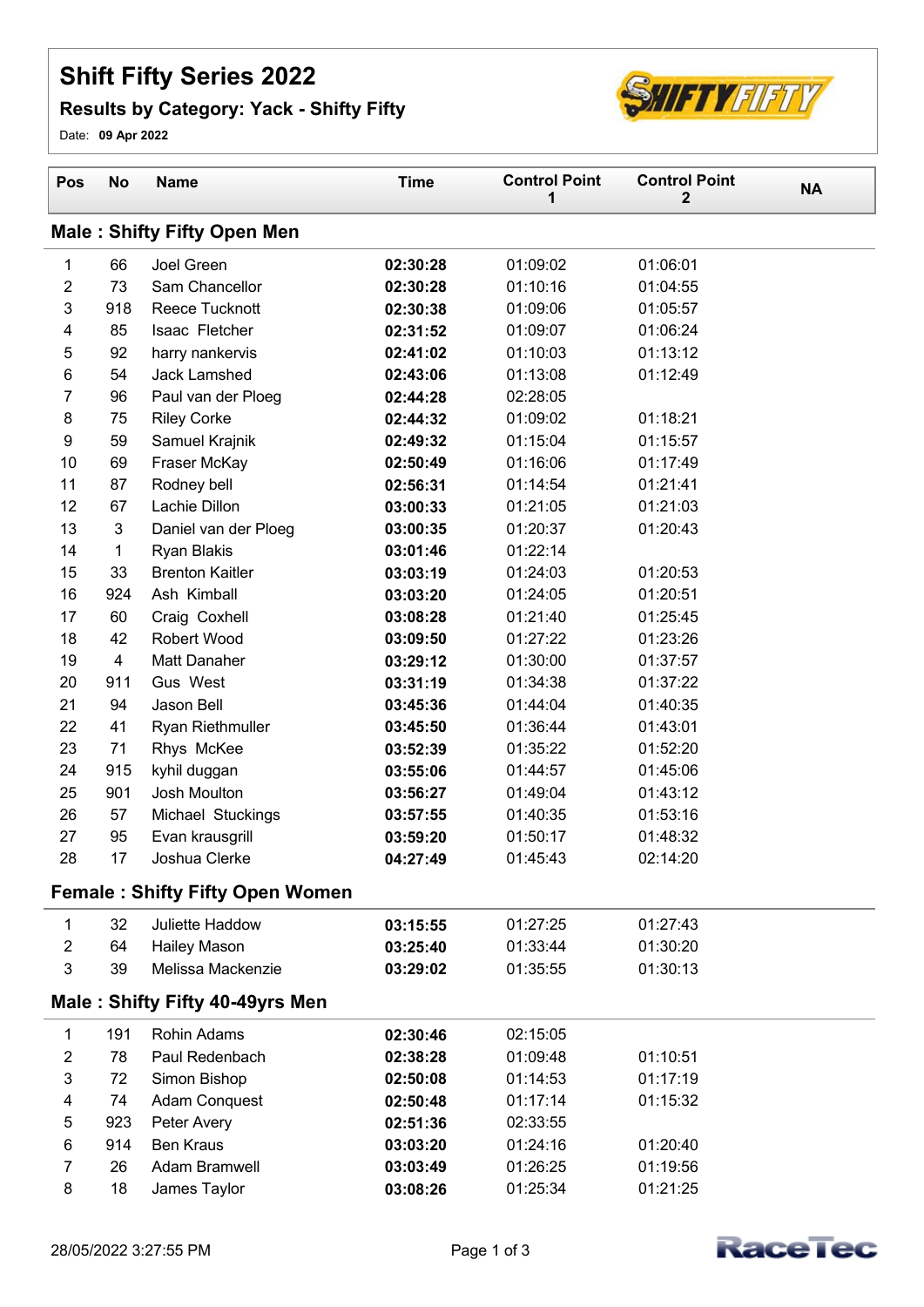| Pos                               | <b>No</b> | <b>Name</b>                                | <b>Time</b> | <b>Control Point</b><br>1 | <b>Control Point</b><br>2 | <b>NA</b> |
|-----------------------------------|-----------|--------------------------------------------|-------------|---------------------------|---------------------------|-----------|
| 9                                 | 70        | Matt Georgeson                             | 03:09:42    | 01:26:01                  | 01:25:01                  |           |
| 10                                | 51        | Jarratt Morgan                             | 03:12:06    | 02:49:46                  |                           |           |
| 11                                | 61        | Simon Ross                                 | 03:14:05    | 01:26:54                  | 01:26:35                  |           |
| 12                                | 52        | Cameron Frost                              | 03:15:41    | 01:26:25                  | 01:26:53                  |           |
| 13                                | 8         | Chris O Donnell                            | 03:16:04    | 01:26:15                  | 01:26:37                  |           |
| 14                                | 56        | Stefano Castelletti                        | 03:17:17    | 01:30:01                  | 01:28:18                  |           |
| 15                                | 27        | lan Burns                                  | 03:19:04    | 02:59:22                  |                           |           |
| 16                                | 917       | <b>Bruce Hyslop</b>                        | 03:21:40    | 01:26:35                  | 01:33:16                  |           |
| 17                                | 920       | <b>Steve Blake</b>                         | 03:26:23    | 01:30:34                  | 01:35:59                  |           |
| 18                                | 16        | <b>Malcolm Plant</b>                       | 03:27:40    | 01:32:43                  | 01:33:16                  |           |
| 19                                | 77        | Ben Spiteri                                | 03:52:34    | 01:43:45                  | 01:46:38                  |           |
| 20                                | 28        | James Schafer                              | 03:54:58    | 03:32:44                  |                           |           |
| 21                                | 43        | Andrew Quinn                               | 03:59:34    | 01:42:56                  | 01:53:20                  |           |
| 22                                | 84        | Callum Dwyer                               | 04:00:56    | 01:53:39                  | 01:44:25                  |           |
| 23                                | 902       | Tim Fouhy                                  | 04:14:35    | 01:52:04                  | 01:56:56                  |           |
| 24                                | 909       | Jason Veale                                | 04:48:14    | 01:55:38                  | 02:24:43                  |           |
|                                   |           | <b>Female: Shifty Fifty 40-49yrs Women</b> |             |                           |                           |           |
| $\mathbf{1}$                      | 24        | Liz Taylor                                 | 03:20:48    | 01:30:50                  | 01:29:17                  |           |
| $\overline{2}$                    | 91        | <b>Wendy Snowball</b>                      | 03:24:20    | 01:30:07                  | 01:33:23                  |           |
| 3                                 | 46        | Karen Brookes                              | 04:05:25    | 01:50:32                  | 01:50:41                  |           |
| 4                                 | 29        | Penny Everingham                           | 04:48:13    | 01:56:26                  | 02:24:16                  |           |
|                                   |           | Male: Shifty Fifty 50yrs+ Men              |             |                           |                           |           |
| $\mathbf{1}$                      | 90        | paul brodie                                | 02:57:25    | 01:18:41                  | 01:20:08                  |           |
| $\overline{2}$                    | 31        | <b>Andrew Hall</b>                         | 03:01:34    | 01:23:34                  | 01:19:46                  |           |
| 3                                 | 76        | Nick Grosso                                | 03:03:01    | 01:20:53                  | 01:21:01                  |           |
| 4                                 | 89        | Sean Kierce                                | 03:05:04    | 01:25:30                  | 01:21:00                  |           |
| 5                                 | 9         | Cameron Shakespeare                        | 03:06:11    | 01:24:22                  | 01:22:06                  |           |
| 6                                 | 34        | lan Prosser                                | 03:10:06    | 01:26:06                  | 01:24:32                  |           |
| 7                                 | 21        | Paul Leissner                              | 03:13:29    | 02:41:22                  |                           |           |
| 8                                 | 82        | Dean Robinson                              | 03:20:09    | 01:28:25                  | 01:32:04                  |           |
| 9                                 | 912       | David OLLE                                 | 03:28:21    | 01:26:38                  | 01:36:31                  |           |
| 10                                | 88        | <b>Richard Read</b>                        | 03:30:22    | 01:35:01                  | 01:34:55                  |           |
| 11                                | 48        | Jamie Howe                                 | 03:36:59    | 01:35:16                  | 01:37:37                  |           |
| 12                                | 13        | Stephen Wilkin                             | 03:39:42    | 01:39:31                  | 01:37:53                  |           |
| 13                                | 50        | <b>Andrew MacCormick</b>                   | 03:40:46    | 01:26:31                  | 01:50:10                  |           |
| 14                                | 38        | <b>Trevor Poole</b>                        | 03:40:51    | 01:37:49                  | 01:38:54                  |           |
| 15                                | 30        | Darren Pollard                             | 03:46:31    | 01:43:08                  | 01:41:51                  |           |
| 16                                | 908       | <b>Steve Monk</b>                          | 03:47:53    | 01:45:21                  | 01:40:41                  |           |
| 17                                | 53        | <b>Andrew Foot</b>                         | 03:50:19    | 01:44:00                  | 01:43:46                  |           |
| 18                                | 80        | lan de Kam                                 | 03:55:05    | 01:52:40                  | 01:40:57                  |           |
| 19                                | 900       | bruce newton                               | 03:57:33    | 01:48:04                  | 01:47:26                  |           |
| 20                                | 925       | Kees Van Der Laan                          | 03:57:33    | 01:47:59                  | 01:47:50                  |           |
| 21                                | 68        | Andrew McKay                               | 04:03:43    | 01:47:40                  | 01:52:54                  |           |
| 22                                | 86        | <b>Graham Clark</b>                        | 04:09:33    | 01:50:33                  | 01:54:09                  |           |
| Female: Shifty Fifty 50yrs+ Women |           |                                            |             |                           |                           |           |
| 1                                 | 913       | Emma COLSON                                | 03:44:41    | 01:35:45                  | 01:43:39                  |           |
| $\overline{c}$                    | 81        | Kylie King                                 | 04:13:50    | 01:47:31                  | 02:00:07                  |           |
|                                   |           |                                            |             |                           |                           |           |

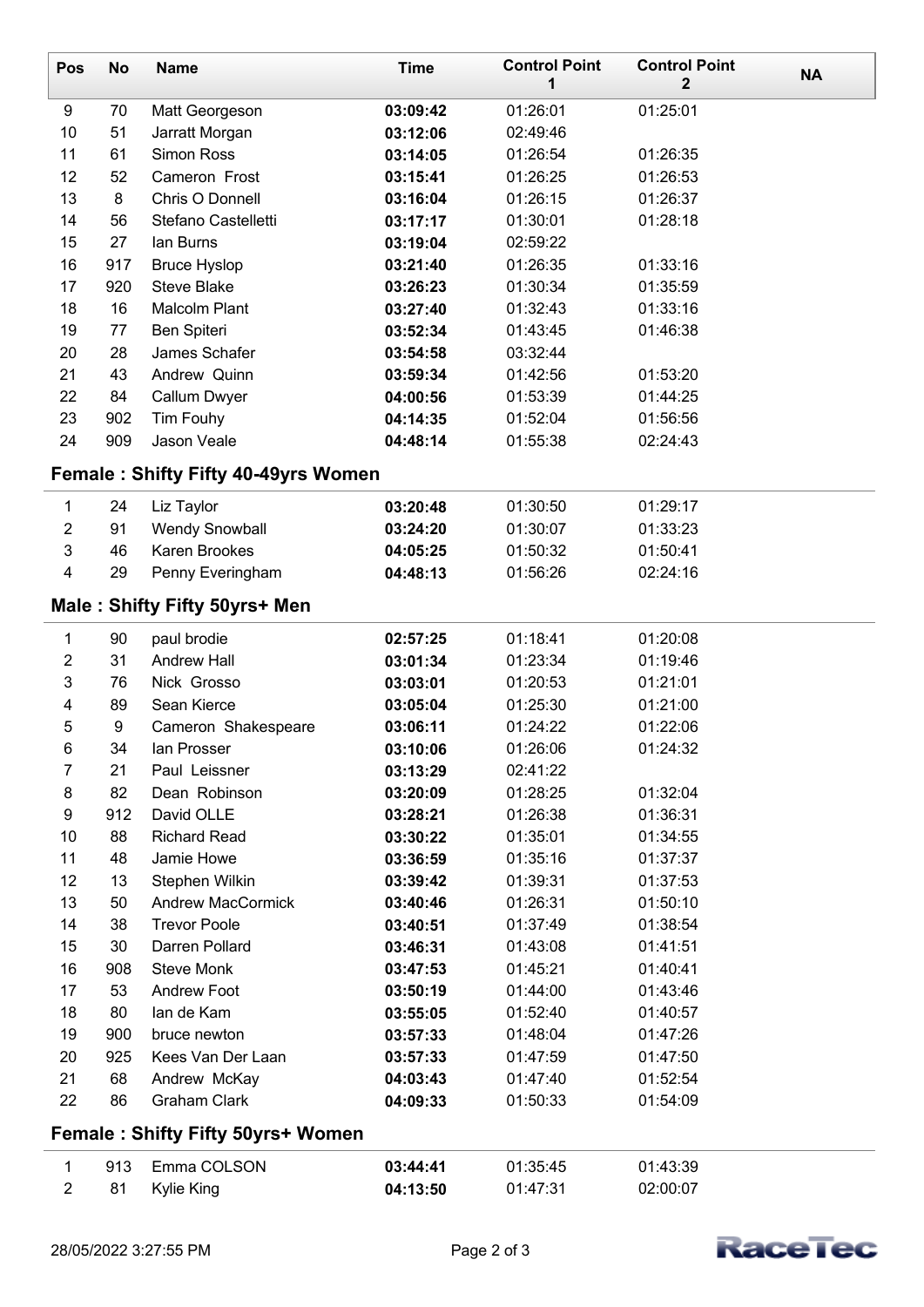| <b>Pos</b>     | <b>No</b> | <b>Name</b>                              | Time     | <b>Control Point</b> | <b>Control Point</b><br>2 | <b>NA</b> |
|----------------|-----------|------------------------------------------|----------|----------------------|---------------------------|-----------|
|                |           | <b>Male: Shifty Fifty Junior Boys</b>    |          |                      |                           |           |
| 1              | 93        | Caelan Shawyer                           | 02:41:32 | 02:22:56             |                           |           |
| $\overline{2}$ | 65        | Daniel Nixon                             | 03:37:47 | 01:28:20             | 01:45:28                  |           |
| 3              | 62        | Max McCarthy                             | 03:37:48 | 01:31:10             | 01:42:37                  |           |
|                |           | <b>Female: Shifty Fifty Junior Girls</b> |          |                      |                           |           |
| 1              | 63        | Ruby Dobson                              | 02:51:55 | 01:17:05             | 01:16:44                  |           |
| $\overline{2}$ | 19        | Ruby Taylor                              | 03:44:41 | 01:37:30             | 01:41:53                  |           |
|                |           | <b>Male: Shifty Fifty E-BIKE Men</b>     |          |                      |                           |           |
| 1              | 45        | Nathan Stott                             | 02:22:16 | 01:00:56             | 01:04:01                  |           |
| 2              | 7         | Mick Webb                                | 02:43:07 | 01:09:03             | 01:14:57                  |           |
| 3              | 79        | Steve McCormack                          | 02:48:57 | 02:30:05             |                           |           |
| 4              | 14        | Jonathan Peters                          | 03:11:54 | 01:28:26             | 01:22:11                  |           |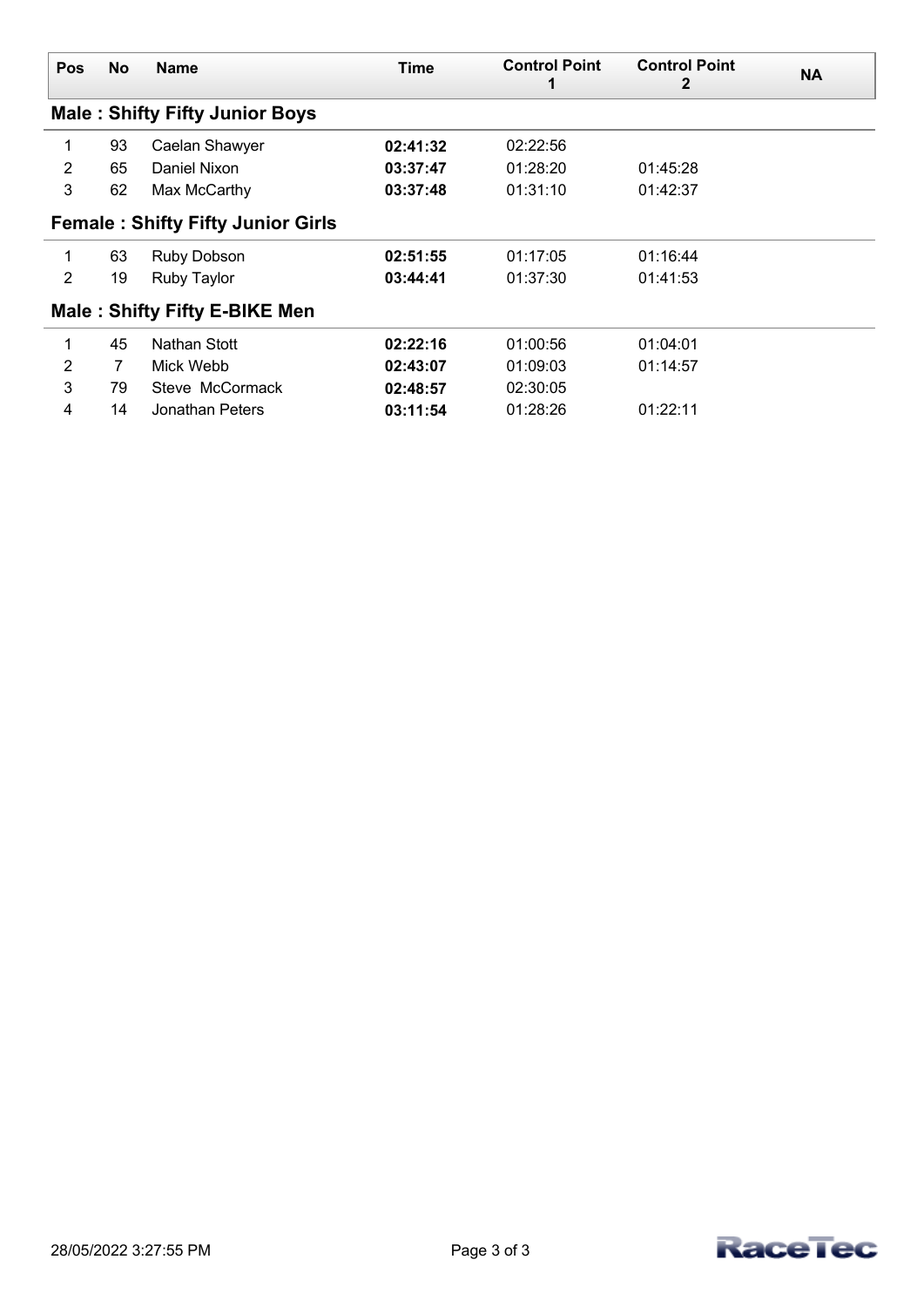## **Shift Fifty Series 2022**

## **Results by Category: Yack - Shifty Shorty**



Date: **09 Apr 2022**

| Pos              | No                                        | <b>Name</b>                                 | <b>Time</b> | <b>Control Point</b><br>1 | <b>Control Point</b><br>2 | <b>NA</b> |  |
|------------------|-------------------------------------------|---------------------------------------------|-------------|---------------------------|---------------------------|-----------|--|
|                  |                                           | <b>Male: Shifty Shorty Open Men</b>         |             |                           |                           |           |  |
| 1                | 929                                       | <b>Ricky Thackray</b>                       | 01:44:58    | 01:25:36                  |                           |           |  |
| 2                | 207                                       | <b>Kristian Burrows</b>                     | 01:55:30    | 01:35:08                  |                           |           |  |
| 3                | 223                                       | <b>Richard Eisner</b>                       | 01:58:25    | 01:37:30                  |                           |           |  |
| 4                | 206                                       | <b>Brendan Grigg</b>                        | 02:00:08    | 01:38:53                  |                           |           |  |
| 5                | 211                                       | Joel O'Reilly                               | 02:05:08    | 01:41:49                  |                           |           |  |
| 6                | 209                                       | <b>Andrew Plant</b>                         | 02:09:51    | 01:47:24                  |                           |           |  |
| 7                | 208                                       | <b>Mikeal Bloom</b>                         | 02:18:56    | 01:53:37                  |                           |           |  |
| 8                | 217                                       | <b>Bill Vandendool</b>                      | 02:25:11    | 01:59:03                  |                           |           |  |
| 9                | 35                                        | Matt Casey                                  | 02:38:16    | 02:13:23                  |                           |           |  |
| 10               | 214                                       | <b>Connor Yonezawa</b>                      | 02:39:16    | 02:10:42                  |                           |           |  |
| 11               | 215                                       | John Lucas                                  | 02:47:56    | 02:18:00                  |                           |           |  |
| 12               | 49                                        | David Kidd                                  | 03:01:35    | 02:38:15                  |                           |           |  |
| 13               | $\overline{2}$                            | <b>Scott Arnold</b>                         | 03:07:18    | 02:39:23                  |                           |           |  |
| 14               | 216                                       | Damien Watson                               | 03:11:27    | 02:40:25                  |                           |           |  |
|                  |                                           | <b>Female: Shifty Shorty Open Women</b>     |             |                           |                           |           |  |
| 1                | 218                                       | Carolyn Jackson                             | 02:05:13    | 01:42:24                  |                           |           |  |
| $\boldsymbol{2}$ | 204                                       | Joanne Turner                               | 02:37:53    | 02:11:58                  |                           |           |  |
| 3                | 926                                       | Pip Odonnell                                | 02:50:15    | 02:18:55                  |                           |           |  |
|                  |                                           | <b>Male: Shifty Shorty Under 15 Men</b>     |             |                           |                           |           |  |
| 1                | 224                                       | <b>Hamish Retchford</b>                     | 01:53:15    | 01:30:13                  |                           |           |  |
| 2                | 213                                       | Mitch Frost                                 | 02:21:49    | 01:56:24                  |                           |           |  |
| 3                | 904                                       | <b>Thomas Docherty</b>                      | 02:31:08    | 02:05:58                  |                           |           |  |
| 4                | 910                                       | <b>Asher Veale</b>                          | 02:47:28    | 02:20:38                  |                           |           |  |
|                  |                                           | <b>Female: Shifty Shorty Under 15 Women</b> |             |                           |                           |           |  |
| 1                | 203                                       | <b>Ruby Burns</b>                           | 02:36:57    | 02:10:36                  |                           |           |  |
| $\overline{2}$   | 210                                       | <b>Claire Melville</b>                      | 02:40:20    | 02:11:37                  |                           |           |  |
|                  |                                           | <b>Male: Shifty Shorty E-BIKE Men</b>       |             |                           |                           |           |  |
| 1                | 222                                       | Kevin Dahlberg                              | 01:44:49    | 01:19:03                  |                           |           |  |
| $\overline{c}$   | 916                                       | Peter Leigh                                 | 01:55:00    | 01:33:51                  |                           |           |  |
| 3                | 219                                       | Anthony Speechley                           | 01:55:00    | 01:34:02                  |                           |           |  |
| 4                | 905                                       | <b>Tony Green</b>                           | 02:28:21    | 02:00:43                  |                           |           |  |
|                  | <b>Female: Shifty Shorty E-BIKE Women</b> |                                             |             |                           |                           |           |  |
| 1                | 221                                       | Keely Dahlberg                              | 01:32:09    | 01:13:17                  |                           |           |  |
| $\overline{2}$   | 907                                       | Rosie Green                                 | 02:21:50    | 01:57:04                  |                           |           |  |
| 3                | 906                                       | Eva Green                                   | 02:28:19    | 02:00:42                  |                           |           |  |
|                  |                                           | <b>Male: Shifty Shorty Under 19 Men</b>     |             |                           |                           |           |  |
| 1                | 220                                       | Liam Fletcher                               | 01:37:29    | 01:18:39                  |                           |           |  |